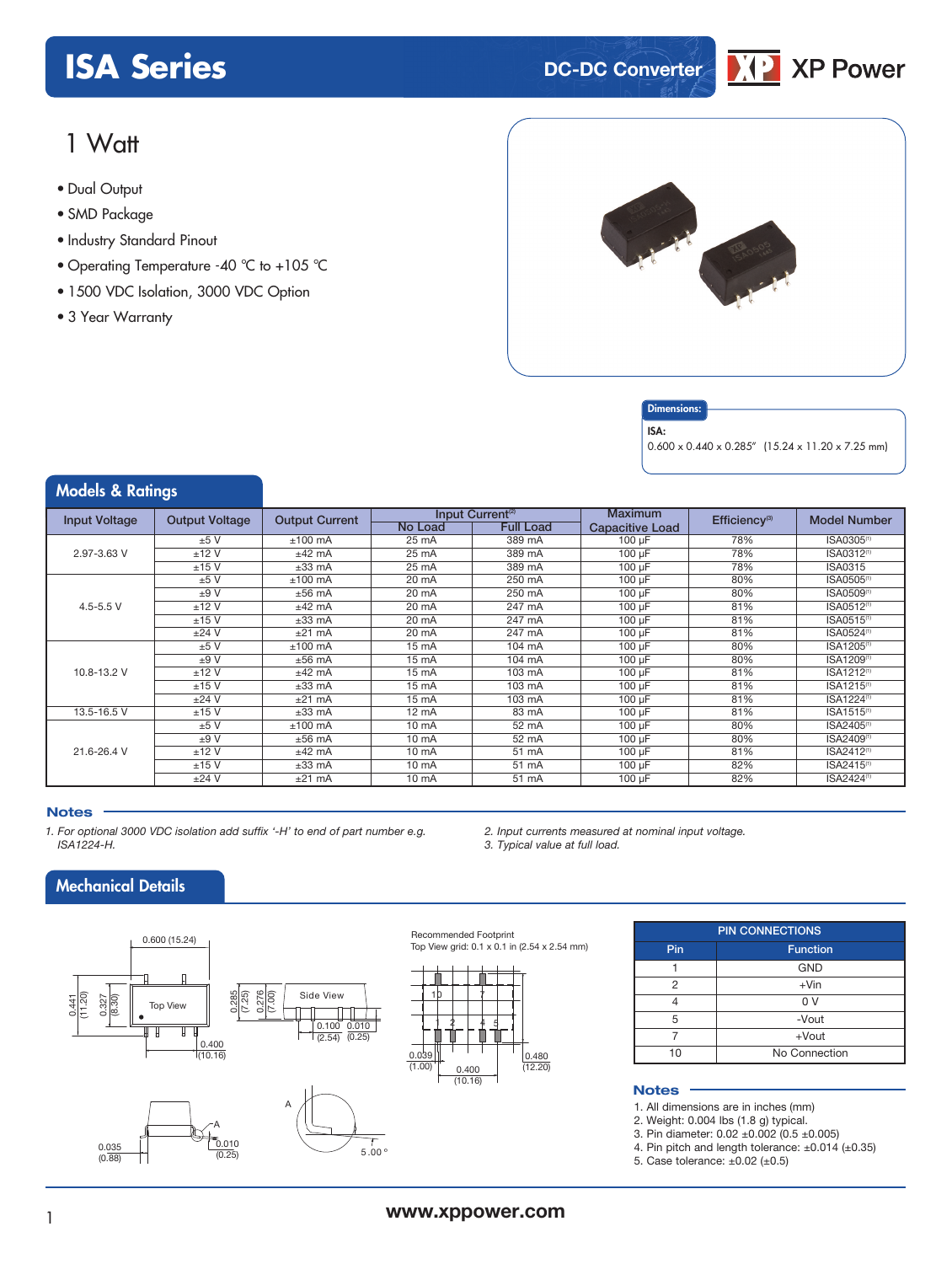# **ISA Series**





Input

| Characteristic         | <b>Minimum</b> | <b>Typical</b> | <b>Maximum</b> | <b>Units</b>  | <b>Notes &amp; Conditions</b>              |
|------------------------|----------------|----------------|----------------|---------------|--------------------------------------------|
|                        | 2.97           |                | 3.63           | <b>VDC</b>    | 3.3 V nominal                              |
|                        | 4.50           |                | 5.50           | <b>VDC</b>    | 5 V nominal                                |
| Input Voltage Range    | 10.80          |                | 13.20          | <b>VDC</b>    | 12 V nominal                               |
|                        | 13.50          |                | 16.50          | <b>VDC</b>    | 15 V nominal                               |
|                        | 21.60          |                | 26.40          | <b>VDC</b>    | 24 V nominal                               |
| Input Current          |                |                |                |               | See Models and Ratings table               |
| Input Reflected Ripple |                | 15             |                | mA pk-pk      | Through 12 µH inductor and 47 µF capacitor |
|                        |                |                | 5              | VDC for 15 ms | 3.3 V models                               |
|                        |                |                | 9              | VDC for 15 ms | 5 V models                                 |
| Input Surge            |                |                | 18             | VDC for 15 ms | 12 V models                                |
|                        |                |                | 21             | VDC for 15 ms | 15 V models                                |
|                        |                |                | 30             | VDC for 15 ms | 24 V models                                |
| Input Filter           | Capacitor      |                |                |               |                                            |

| Output                          |                |                |                |               |                                                                                                        |
|---------------------------------|----------------|----------------|----------------|---------------|--------------------------------------------------------------------------------------------------------|
| Characteristic                  | <b>Minimum</b> | <b>Typical</b> | <b>Maximum</b> | <b>Units</b>  | <b>Notes &amp; Conditions</b>                                                                          |
| Output Voltage                  | ±5             |                | ±24            | <b>VDC</b>    | See Models and Ratings table                                                                           |
| Output Voltage Balance          |                |                | ±2             | $\%$          | Dual output models                                                                                     |
| Initial Set Accuracy            |                |                | ±3.0           | $\frac{0}{0}$ | At 100% load                                                                                           |
| Minimum Load                    | 10             |                |                | $\frac{0}{0}$ |                                                                                                        |
| Line Regulation                 |                |                | ±1.2           | $\%$          |                                                                                                        |
| Load Regulation                 |                |                |                | $\%$          | See graph                                                                                              |
| <b>Cross Regulation</b>         |                |                | ±5.0           | %             | Dual output models when one load is varied between 25% and<br>100% and the other is fixed at 100% load |
| Start Up Delay                  |                | 2              |                | ms            |                                                                                                        |
| Ripple and Noise                |                |                | 60             | mV pk-pk      | 20 MHz bandwidth, measured using 0.1 µF capacitor                                                      |
| <b>Transient Response</b>       |                |                | 3              | % deviation   | Recovery to within 1% in 500 us for a 25% load change (5%)<br>max. deviation for 3.3 & 5 V models)     |
| <b>Short Circuit Protection</b> |                |                |                |               | Continuous, with auto recovery, except 1 s max for<br>24 input V models                                |
| Maximum Capacitive Load         |                |                |                |               |                                                                                                        |
| <b>Temperature Coefficient</b>  |                |                | 0.02           | $%$ $C$       |                                                                                                        |

| General                      |                 |                |                |                  |                                                                                                 |
|------------------------------|-----------------|----------------|----------------|------------------|-------------------------------------------------------------------------------------------------|
| Characteristic               | <b>Minimum</b>  | <b>Typical</b> | <b>Maximum</b> | <b>Units</b>     | <b>Notes &amp; Conditions</b>                                                                   |
| Efficiency                   |                 |                |                |                  | See Models and Ratings table                                                                    |
| Isolation: Input to Output   | 1500            |                |                | <b>VDC</b>       | For optional high isolation versions, 3000 VDC input to<br>output add suffix -H to model number |
| <b>Switching Frequency</b>   | 50              |                | 300            | kHz              |                                                                                                 |
| <b>Isolation Resistance</b>  | 10 <sup>9</sup> |                |                | Ω                | Input to output, tested at 500 VDC                                                              |
| <b>Isolation Capacitance</b> |                 | 20             |                | pF               | Input to output                                                                                 |
| <b>Power Density</b>         |                 |                | 13             | Win <sup>3</sup> |                                                                                                 |
| Mean Time Between Failure    | 3500            |                |                | <b>kHrs</b>      | MIL-HDBK-217F, +25 °C GB                                                                        |
| Weight                       |                 | 0.004(1.8)     |                | Ib(g)            |                                                                                                 |

## **Environmental**

| Characteristic               | <b>Minimum</b> | <b>Typical</b> | Maximum | <b>Units</b> | <b>Notes &amp; Conditions</b>                            |
|------------------------------|----------------|----------------|---------|--------------|----------------------------------------------------------|
| <b>Operating Temperature</b> | $-40$          |                | $+105$  | °C           | Derate from 100% load at $+100$ °C to 80% load at 105 °C |
| Storage Temperature          | -55            |                | $+125$  | °C           |                                                          |
| Case Temperature             |                |                | $+105$  | °C           |                                                          |
| <b>Operating Humidity</b>    |                |                | 95      | % RH         | Non-condensing                                           |
| Cooling                      |                |                |         |              | Natural convection                                       |